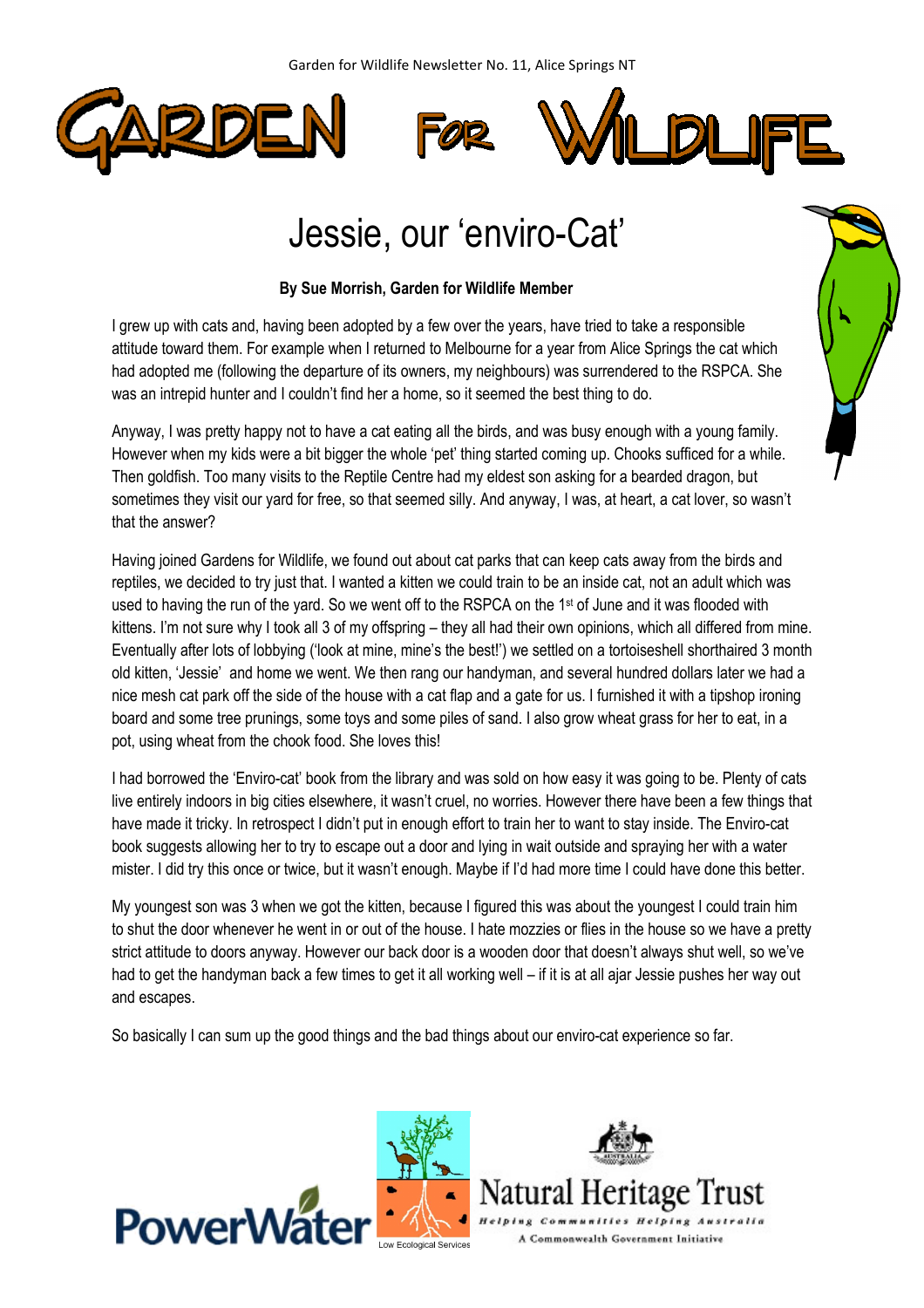## Bad Things:

- 1. Jessie does escape, especially when we have visitors. It's good exercise for the kids to catch her, and they are truly amazing at it, but in the time she is out she probably has managed to kill lizards and grasshoppers. So far there has been no sign of bird deaths. [With one exception – a feral dove got stuck in our (empty) chook run, so I locked the cat in there and the dove was dead within minutes. And that was a cat that had been locked up for most of its life, between my house and the RSPCA's cage.]
- 2. It is annoying to have a major mouse problem in your backyard, and a cat, and not be able to put the 2 things together. We did recapture her once with a mouse in her mouth, but the cat-and – mouse game that ensued for the next 2 hours was so macabre I couldn't bear it. So maybe I couldn't stomach the cat solution anyway… We have bought a lead and harness from the petshop, so maybe next time the mice increase we could let her out on that under supervision. The kids have tried taking her for 'walks' but all she wants to do is hunt when she is out of the house. The lead is handy for going to the vet though.
- 3. Unless I get a housesitter, I feel bad leaving her at home for long stretches and just getting the neighbour to feed her (as you would normally with a cat) because she is locked up and I worry she'd get lonely with no other living things to interact with. And for a housesitter, the whole escaping thing is pretty annoying I imagine. At least we now know that she never goes far.

Jessie the enviro-cat very content in her cat park



## Good things:

1. Until the cat park was up and running, we were using kitty litter which I found horrible. Buying this stuff was an environmental minefield – the clay-based stuff (which I found cleanest and easiest to use) was mined from somewhere (where? What was the effect of it?). The paper-based stuff was messier and bulkier and I felt weird putting it in the wheelie bin but it was apparently unsafe for composts. So once the cat park was finished we moved her litter tray out there but happily she started just using the ground there for her toilet. It means I have to go out and pull on the gloves and lift out all her pooh every week or so, and I put fresh sand in there from time to time – but compared with daily cleaning a litter tray, this is nothing! And because she can't get into the yard we don't have to worry about cat pooh in the kids' sandpit.